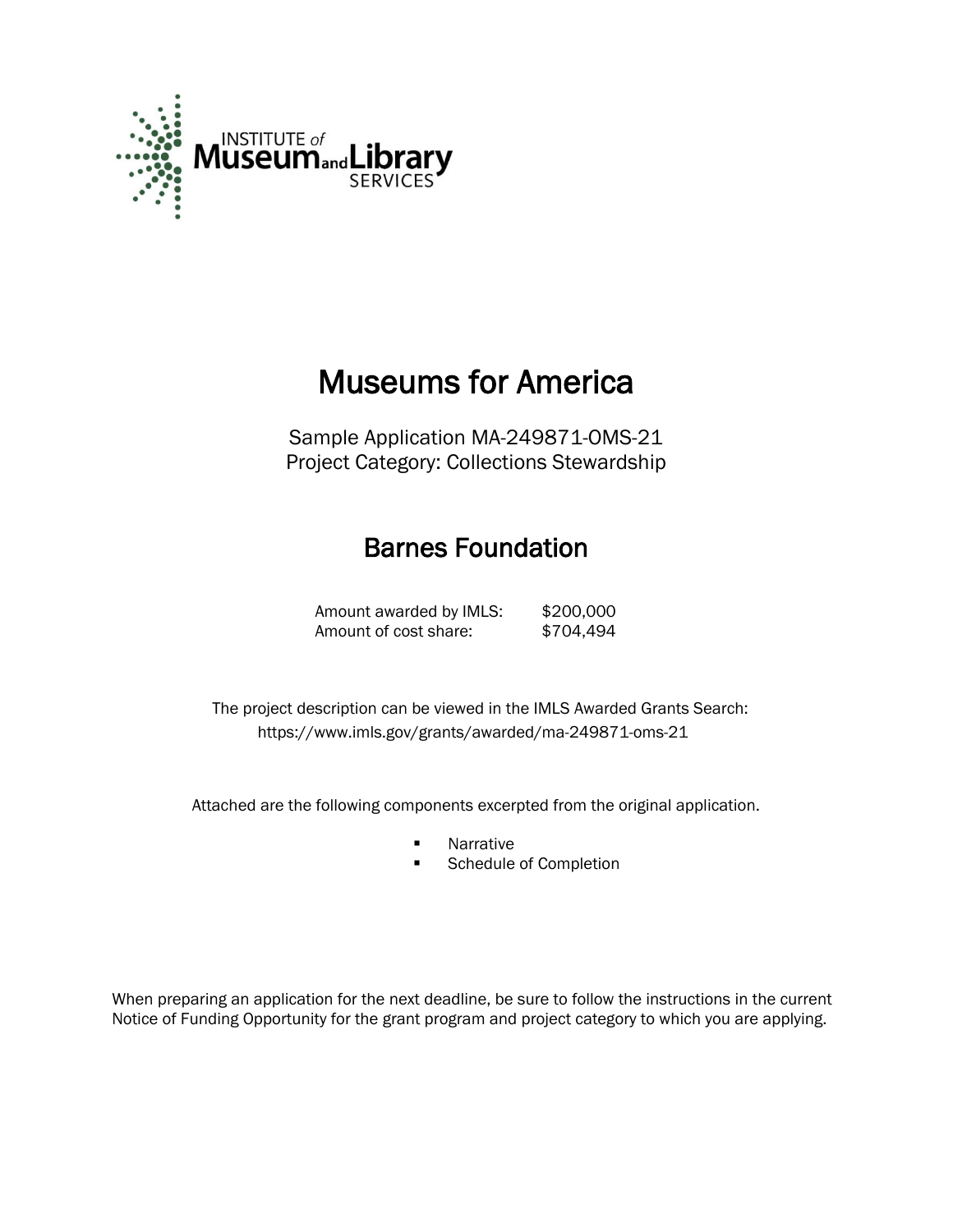

#### THE BARNES FOUNDATION

#### **Project Justification**

**Dear Dr. Barnes: Digitizing, Interpreting, and Disseminating the Albert C. Barnes Correspondence** will digitize a key segment of the Barnes Foundation's archival records to preserve and enable public access to significant primary source material. The Albert C. Barnes Correspondence documents the creation of a worldrenowned art collection and a progressive educational program that led to the establishment of the Barnes Foundation in Merion, Pennsylvania in 1922. Spanning almost 50 years (1902-1951), the Correspondence is vital to the history of art and to histories of museums and collecting, as it contains copious exchanges with prominent artists, dealers and critics. The value of this archival collection extends well beyond these disciplines, however. Dr. Barnes's Correspondence is filled with lively exchanges with some of the leading philosophers and thinkers of the early 20<sup>th</sup> century—including Alain Locke, John Dewey, and Leo Stein—as they debated the relationship between art, education and democracy. The material therefore encompasses a major chapter in American intellectual and cultural history. This project aims to make this important resource available all over the world, for scholars and general public alike, by presenting the entire Correspondence on the Barnes website in a thoughtful and easily navigable way; moreover, with the newly digitized materials stored in the Foundation's newly-created Digital Asset Management System (DAMS), it ensures the long-term preservation of this important content for generations to come.

The proposed project would run for three years. Its scope can be thought of in three major pieces: scanning the entire Albert C. Barnes Correspondence (approximately 375,000 - 400,000 documents); ingesting the digitized assets into the DAMS; and presenting this content on our website in a manner that is both engaging and easy to use. During the first year of the project, the materials will be digitized and the second and third years focus on the creation of portals which provide the public with access to the materials. Many of the proposed project's activities will be performed concurrently in order to complete the ambitious goals set forth and to best utilize staff time and resources. After the completion of the project, the visibility of the Albert C. Barnes Correspondence on the website will only increase as objects from the art collection continue to be linked with specific documents. The archives department will continue to produce curated online exhibitions annually (examples of which may be found under Project Results).

For researchers with the express purpose of consulting the material, the Correspondence will be presented on the Barnes *Archives* page in two arrangements: chronologically and by major correspondent/theme. For other users browsing, the archival material might be encountered on the *Exhibitions* page, where we will present a series of curated archival shows focusing on different themes. Users exploring the art collection will discover archival material on the individual object pages, where documents pertaining to that particular object will be viewable.

Improving public access to the institution's archival holdings has been a priority since 2001, when the Barnes launched a major initiative funded by the Andrew W. Mellon Foundation called The Collections Assessment Project (CAP). Focused on both the art and archival collections, CAP enabled the first scholarly examination of the Barnes's art collection and marked the first time that the archival holdings were given serious attention by professional archivists. Prior to 2001, the Barnes's archival collections were scarcely used. The material was badly organized and lacked proper climate-controlled storage (Index Fig. 1). Moreover, none of it was catalogued, making it impossible for scholars to consult the material in an efficient way—a problem that sometimes resulted in the circulation of inaccurate information about the institution and its founder.

After identifying the Albert C. Barnes Correspondence as its top priority, the newly-established archives department processed and catalogued that entire corpus of material—a six-year project (2002 - 2008) that enabled, for the first time, comprehensive study of Barnes's letters. This resulted in a flurry of publications, including a series of major catalogues about the art collection—volumes on Renoir, Matisse, American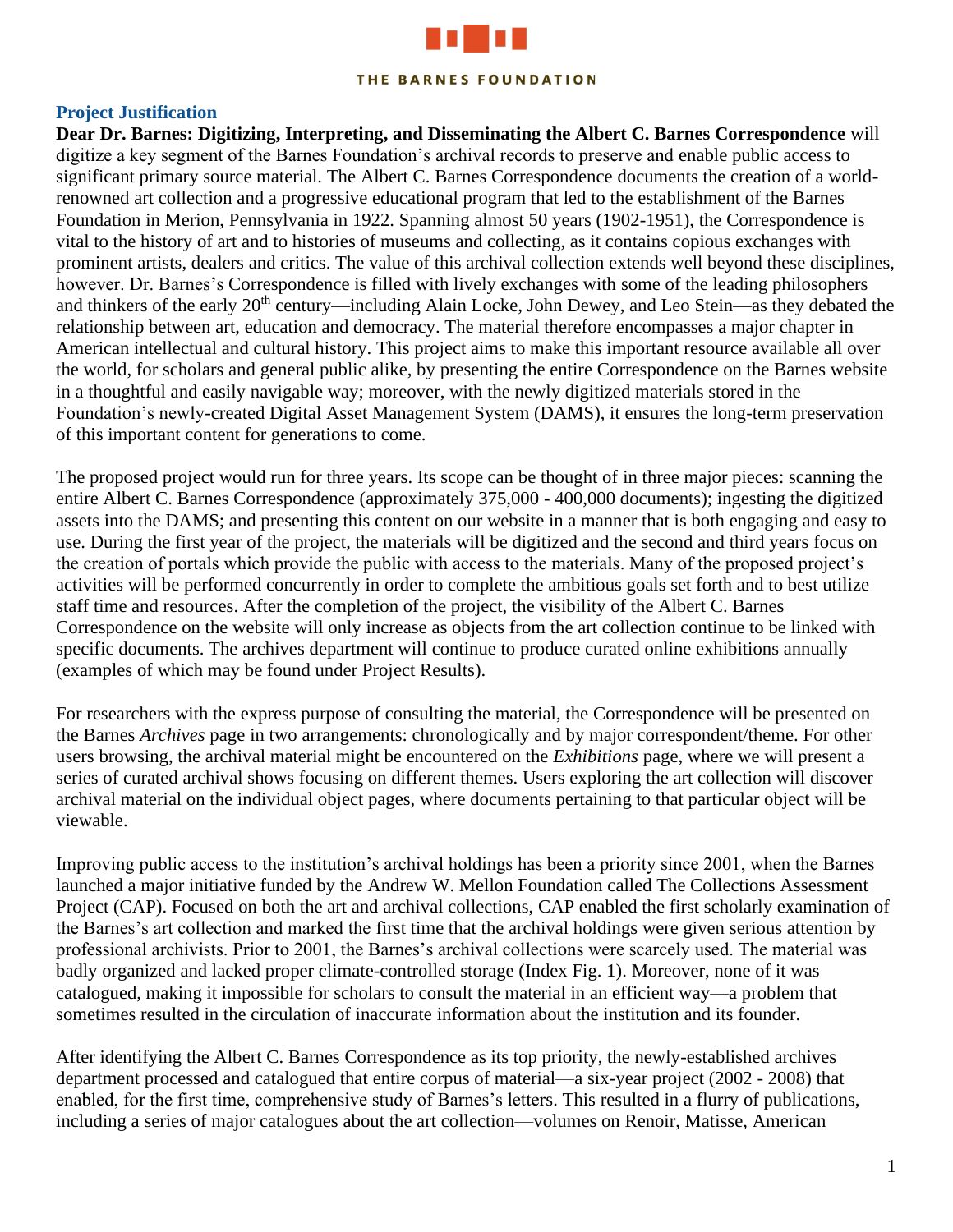paintings, and African sculpture—as well as important publications by outside scholars such as Jeremy Braddock's *Collecting as Modernist Practice* (Johns Hopkins University Press, 2013).

These activities demonstrate the institution's firm commitment to resuscitating this important piece of American culture. Moreover, this project's long history—especially the multi-year task of cataloguing the Albert C. Barnes Correspondence—has prepared us well to carry out an endeavor on the scale that we are proposing. In other words, this is not unchartered territory for the Barnes: we have proven our ability to manage ambitious projects in the past, and we have thought through every stage of what this new one will require in terms of planning, resources, and staff, which have been detailed in the work plan. Digitization is the next logical step in preserving this primary source material and increasing public access to it.

Discussions about digitizing this body of material began in 2013 when then President and CEO Derek Gillman and other key staff traveled to the Getty Museum to consult with industry colleagues about how to undertake such a project. Following the Getty visit, and after much internal discussion, Barnes senior staff determined that the Foundation lacked the infrastructure and resources to initiate such a large-scale project at that time. In 2015, under the leadership of Neubauer Family Executive Director and President Thom Collins, the Barnes articulated our ambition to digitize the archives in a five-year strategic plan (2015-2020). Senior staff and key programmatic stakeholders meet monthly with Mr. Collins to measure progress against the stated goals. Next steps for enhancing access to the Barnes's archival material are currently being articulated for the 2021-2026 strategic plan (see supporting document).

In 2016, Barnes senior leadership determined that the archives and special collections, which were still housed in Merion, should move to the Parkway location so they could be more fully integrated into the life and work of the institution. In the new space, a former library storage room was retrofitted with new shelving for the archival material, which is now housed in the climate-controlled secure storage room (Index Fig. 2). The Albert C. Barnes Correspondence is in very good condition, with the most fragile materials housed in mylar. The mylar will not be removed during the scanning process.

The Albert C. Barnes Correspondence collection holds materials dated between 1902 and 1951, and consists of 126.5 linear feet of letters, cards, notes, telegrams, and enclosures such as mailing lists, invoices, lecture notes, song sheets, postcards, invitations, exhibition catalogues, drawings, pamphlets, legal papers, news clippings, recipes, and photographs. There are approximately 375,000 to 400,000 items in total. The Correspondence is arranged chronologically and alphabetically within each year. As the goal of this project is to make the Albert C. Barnes Correspondence easily accessible to the international scholarly community as well as to the general public, this collection will have four different access points on the Barnes website where users can discover the material. Each access point presents the material in a different way, and each is strategically positioned so that the archival holdings will be encountered both by users who are specifically seeking out the material, and by people who are browsing the website for other reasons. These four access points are: Chronological Presentation on the *Archives* Page; Presentation by Major Correspondents and Themes on the *Archives* Page; Archival Documents Embedded into the *Art Collection* Pages; and Curated Archival Shows on the *Barnes Exhibitions* Page. These access points are described in detail in the supporting documentation.

Within the Barnes Foundation archives, there are currently 19 processed collections with finding aids posted on the website. They include: early education records; financial records; papers relating to the Arboretum and Arboretum School; architectural plans and blueprints; sound recordings; manuscripts of the books written by Dr. Barnes and staff; and a photograph collection. Of all 19 collections, the Albert C. Barnes Correspondence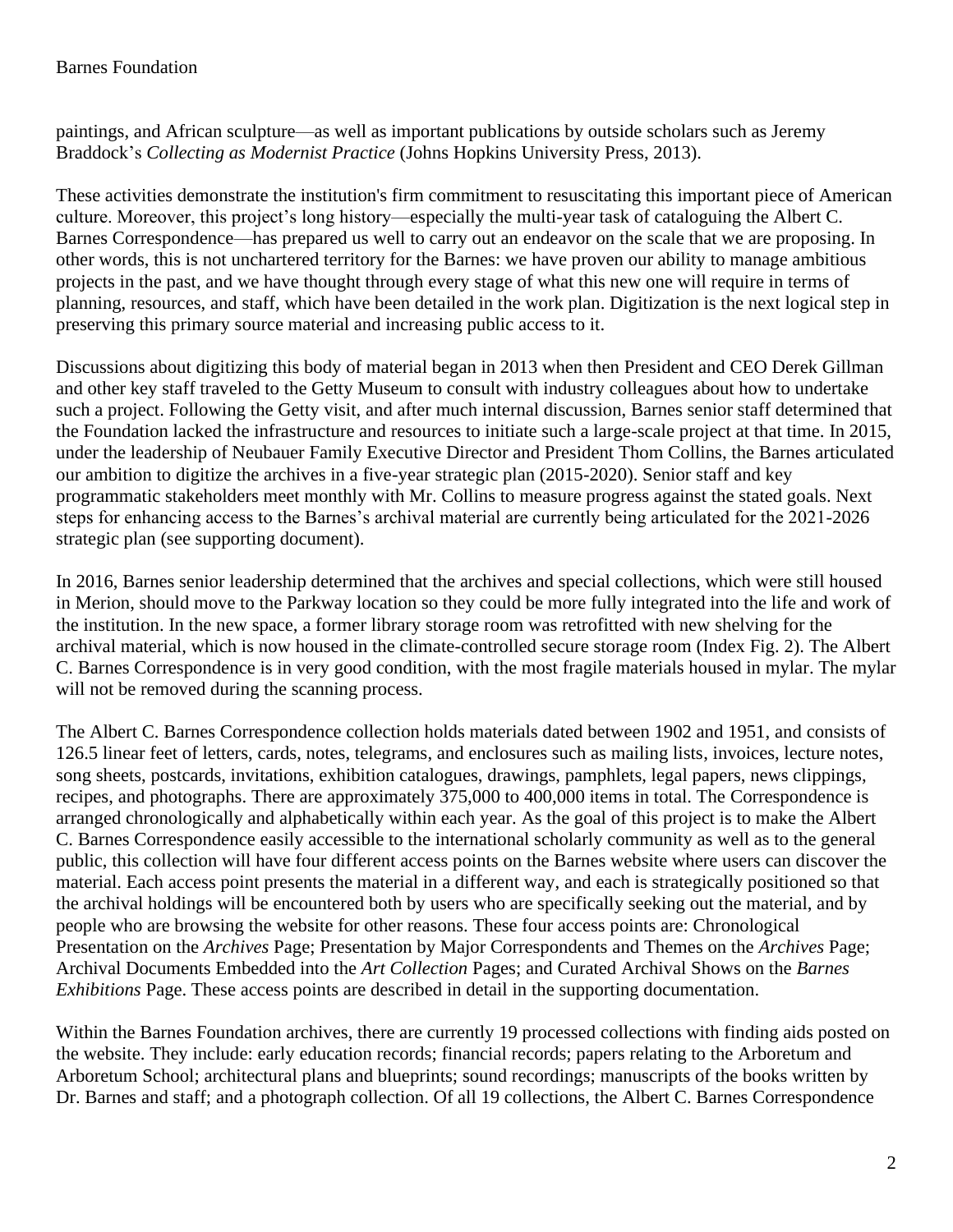## Barnes Foundation

is by far the most utilized by staff and by external visitors: 82% of researchers who consulted the Barnes archives between 2017 and 2019 requested material from this particular collection. It is for these reasons—the heavy use of the material, and its research value to so many academic disciplines—that we identified the Albert C. Barnes Correspondence as having the most pressing need for digitization.

While this project aims to make the entirety of the Albert C. Barnes Correspondence publicly available on the website, we believe it is also important to foreground certain areas that have the most research value to help users navigate the material. We have therefore identified seven "highest priority" areas that will be highlighted in the website presentation, which are detailed further in the supporting documentation of this application. These subjects include the correspondence of Leo Stein, John Dewey, Henri Matisse, Georgia O'Keeffe, and Paul Guillaume; correspondence on the topic of African American culture and social justice; and exchanges with dealers and galleries.

The primary audience served by this collection will be the international scholarly community in the fields of art history, social history, philosophy, African American studies, museum studies, and the history of medicine. Previous research conducted in the archives reflects its broad interest to scholars in these disciplines. We anticipate a dramatic increase in the use of the Albert C. Barnes Correspondence once it is available and searchable online, which is discussed further within Project Results. Additionally, making this material available for Barnes staff to examine on their own, at any time of day, would exponentially increase the presence of archival material in academia as well as every part of the Barnes's public offerings. We have already demonstrated our commitment to bringing attention to this incredible resource through the production of several large-scale programs in which the archival holdings figured prominently, and will continue to do so once the material is more easily accessed.

General museum-goers should be another significant audience for this project. Because the unusual display of the Barnes's collection is so directly tied to our founder's vision—his presence is felt in every gallery—there is a great deal of public curiosity about Dr. Barnes and his famously-combative personality. Just in the past few decades his life story has inspired several books, a play, and numerous films. We therefore expect a big appetite for diving directly into Barnes's letters and his exchanges with notable artists and celebrities, particularly when these sources are presented on our website in a curated way. We have already seen strong public interest in this material: the 2012 exhibition *Ensemble*, which told the story of the Barnes through archival documents, drew over 100,000 visitors. The archives department regularly receives inquiries from the public on an array of topics, from the history of the education program to the architectural plans for the original building.

With the digitization of the archival holdings now articulated as a central institutional goal, another crucial step towards realizing this project is the institutional financial investment in solid technological infrastructure. In 2019, Barnes senior leadership put together a core team charged with identifying and implementing a Digital Asset Management System (DAMS) that will enable proper storage and intellectual control over the institution's images, as well as ensuring the longevity of the digitization project. After a review period, the DAMS core team led by Amanda McKnight, Manager of the Archives, Library, and Special Collections, selected the system NetX, concluding that it most-strongly aligned with the Foundation's project goals. The NetX system can serve as the repository for the newly-created digital assets and provides a platform (portals) for delivering the materials on the website. Moreover, it is widely used by museums, meaning there is an excellent network of colleagues with knowledge that can easily be consulted. In November 2019, the Barnes Foundation solicited proposals from scanning vendors and selected The Crowley Company. The onboarding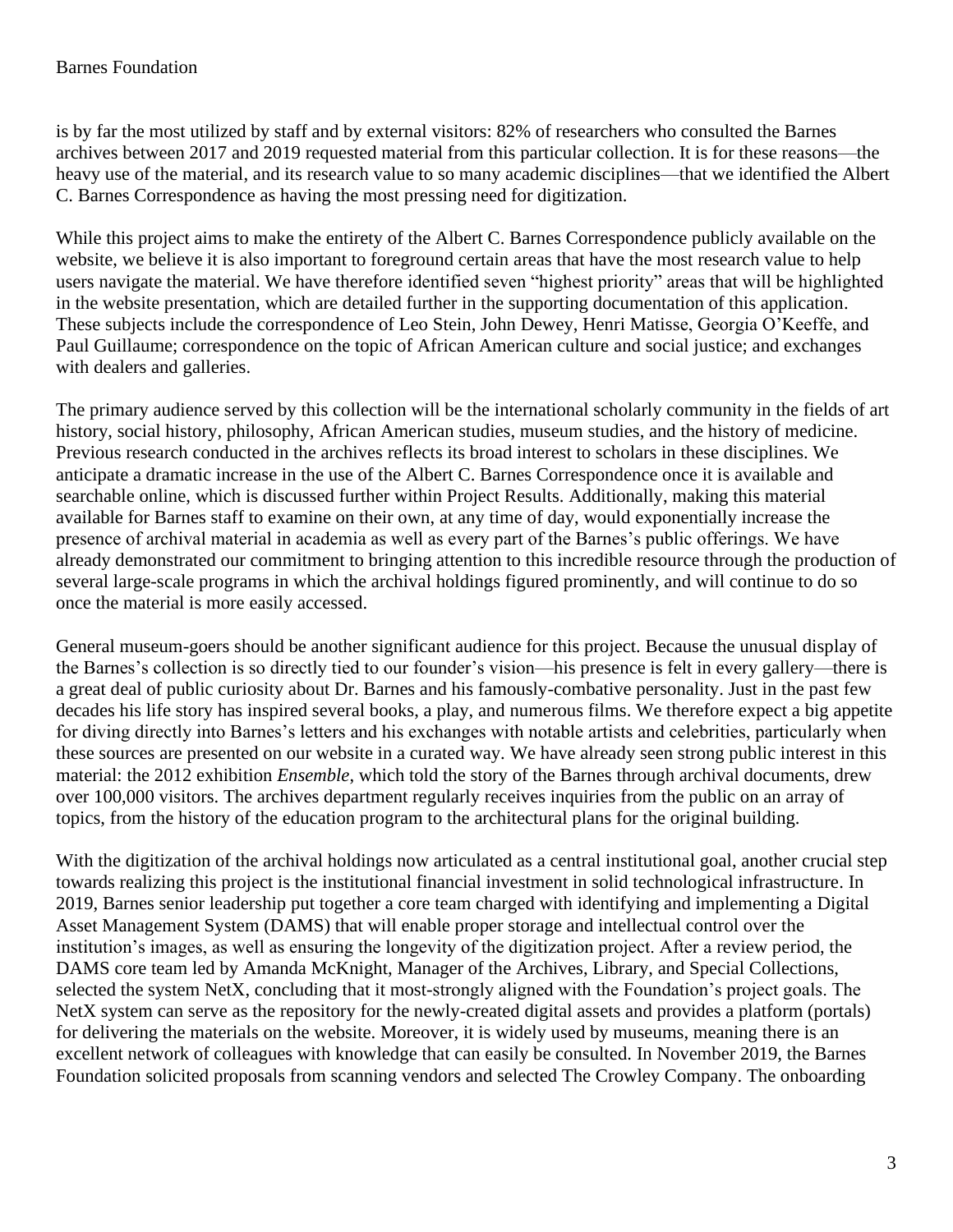process to determine the configuration of the folder structure, metadata, user groups, permissions, portals, data source sync, administration and training concluded in July 2020.

## **Project Work Plan**

The activities as described in the attached schedule of completion and as summarized below will begin immediately in September 2021 if awarded funding. The Barnes's carefully examined schedule is realistic, achievable and appropriate to the size, scale and scope of the project.

The Barnes Foundation will follow best practices and standards for all aspects of the proposed project, from handling the materials to image capture, and with regard to the metadata and file formats as well as storage and user accessibility. The Barnes has chosen a trusted scanning vendor. The Crowley Company, a respected vendor in digitization services that has been in business for more than 40 years, is an industry leader in the digital and analog film technology industry. The Crowley Company ensures Federal Agencies Digital Guidelines Initiative (FADGI) rated images, a critical standard in archival document digitization.

An initial assessment estimates the total number of scans will be between 375,000-400,000 individual digital images. Crowley's method of scanning is non-destructive via an overhead book scanner. All scanning will be done at 300dpi as uncompressed TIFF with a slight border around the edge to ensure no data is cut off. Digital assets will be named according to the Object Number followed by an underscore and numbered sequentially. Digital assets will be loaded to an external hard drive and sent to The Crowley Company. The quality control process will validate data integrity by running an automated script that ensures TIFF tags, DPI, and that the digital file names are formatted correctly. The hard drive will then be given to the Barnes for review and approval. Each item will be scanned as a TIFF, which will serve as the master file, but the content will be delivered to the public at the folder level by creating a derivative PDF of all the TIFFs in a given file. A PDF will reinforce the context of a dialogue conversation more than simply displaying the materials at an item level. The derivative PDFs will be subject to quality control checks. As described under Project Justification, the DAMS (created with NetX) will serve as the repository for the newly-created digital assets and provides a platform (portals) for delivering the materials on the website.

The Albert C. Barnes Correspondence is processed and fully cataloged in the collection management system The Museum System (TMS), with a publicly accessible finding aid on the Foundation's website. The Correspondence is arranged by year and within each year by correspondent alphabetically. It contains not only letters, invoices, telegrams, and other materials received by Dr. Barnes but carbon copies of his letters. This forms a wonderful dialogue for the reader. The Correspondence is mostly letter and legal-sized paper in good condition, with mimeograph/carbon copies on onion skin paper. The records are cataloged utilizing the controlled vocabularies, the Getty's Union List of Artists Names, and Library of Congress subject headings.

The Barnes Foundation's archives have been cataloging into TMS since 2003. Internally, records for the Correspondence can be accessed by qualified staff in TMS. These records contain the descriptive metadata which will be paired with the images in the DAMS and displayed with the PDF when it is opened in a portal. The metadata for each archival file will be pushed from TMS to the DAMS through a data source sync. The DAMS is a key part of managing these assets and ensuring their long-term preservation. Upon ingestion and following the creation of derivatives, quality control checks will be conducted and over time holdings maintenance will be performed. By periodically running checks, we will be able to identify any corrupted files.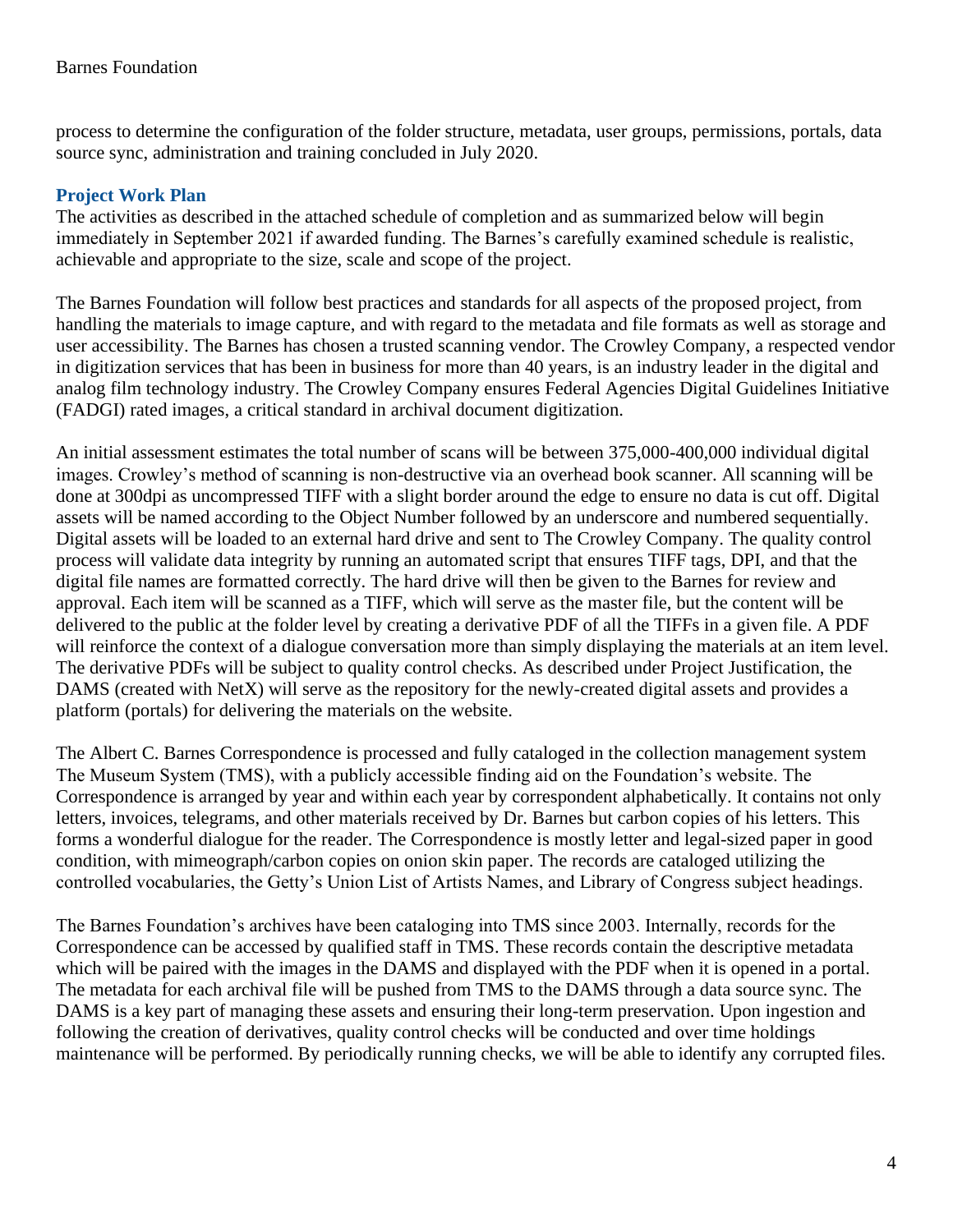In September 2021, the Barnes Foundation will open the search for a Project Assistant and formally enter into contract with The Crowley Company. The Project Director will convene the first meeting of a working group to discuss copyright issues; the group will meet regularly throughout the grant period and includes the Barnes General Counsel and the Deputy Director for Research, Interpretation and Education. From September to November, Barnes archives staff will prepare materials for scanning. Scanning will begin in November 2021. The Crowley Company estimates that it will take seven to eight months to scan the entire collection. In March 2022, the Project Director, working with IT, will set up the NetX portals and configure them to display the Correspondence and the curated archival exhibitions on the website. (This involves creating the portals and inputting the information about permissions, folder structure, metadata displayed, contact information, images, informative text, external links, branding, watermarks, separate pages, download capabilities, and the menu.) Ingestion of the scanned material (TIFFs) into the DAMS begins as soon as the scanning is complete, in August 2022, with quality checks conducted regularly by the Project Assistant and other archives staff. Derivative PDFs will be created from the TIFFs throughout the ingestion period.

At the beginning of year 2, with ingestion into the DAMS still ongoing, the Project Manager will convene a second working group comprised of curatorial, education and public programs staff to discuss portal display and user interface. This group will also develop strategies for integrating the newly available materials into public programs and educational activities. In October 2022, Barnes archives staff in collaboration with the Deputy Director for Research, Interpretation, and Education will prepare the John Dewey and Leo Stein material for presentation on the Barnes website with the goal of having it live by January 2023. For the next 18 months, into year 3, Barnes staff will continue working in batches, publishing two high priority correspondents (or themes) at a time, until all seven high priority areas are available on the website in May 2024.

Work on the curated archival exhibitions begins in year 2, with the first ready for release in July 2023. These are cross-departmental collaborations involving staff from archives, curatorial, research, education, and editorial. The project of linking specific artworks to the relevant archival material (with the goal of having archival documents viewable from the art collection pages) also begins in year 2 and extends through the remainder of the grant period. The work is broken into 4 chunks so that content can be released as we go rather than in bulk at the project's completion.

In year 3, the final project of displaying all the Albert C. Barnes Correspondence will be completed in the NetX portal. As this is a much larger set of assets, we will benefit from the experience and knowledge gained from working on the prioritized materials projects first and implementing anything we have learned during that process. The staff will track the progress against the work plan for the duration of the project, with quality control checks built into multiple steps of the proposed project. Over time, holdings maintenance will be performed, and evaluation of the portals and a user survey will occur after launch of the project. The Barnes plans to offer four different access points for exploring the Correspondence: channels strategically positioned on the Barnes website so that the material is discoverable both by users who are seeking it out and by users who were not aware it existed. Access points are described more fully in the supporting documentation.

While the Barnes Foundation has ownership of the correspondence written by its founder, so there are no rights issues associated with materials authored by him, the areas of potential risk with the proposed project are related to the materials not authored by Dr. Barnes. Correspondence is regarded as unpublished work, and as such, we will endeavor to make non-Albert Barnes-authored material available under fair use, as in most cases it has been more than 70 years since the correspondents' deaths. A committee that includes our General Counsel and our Deputy Director for Research, Interpretation, & Education will meet to discuss those cases where there may be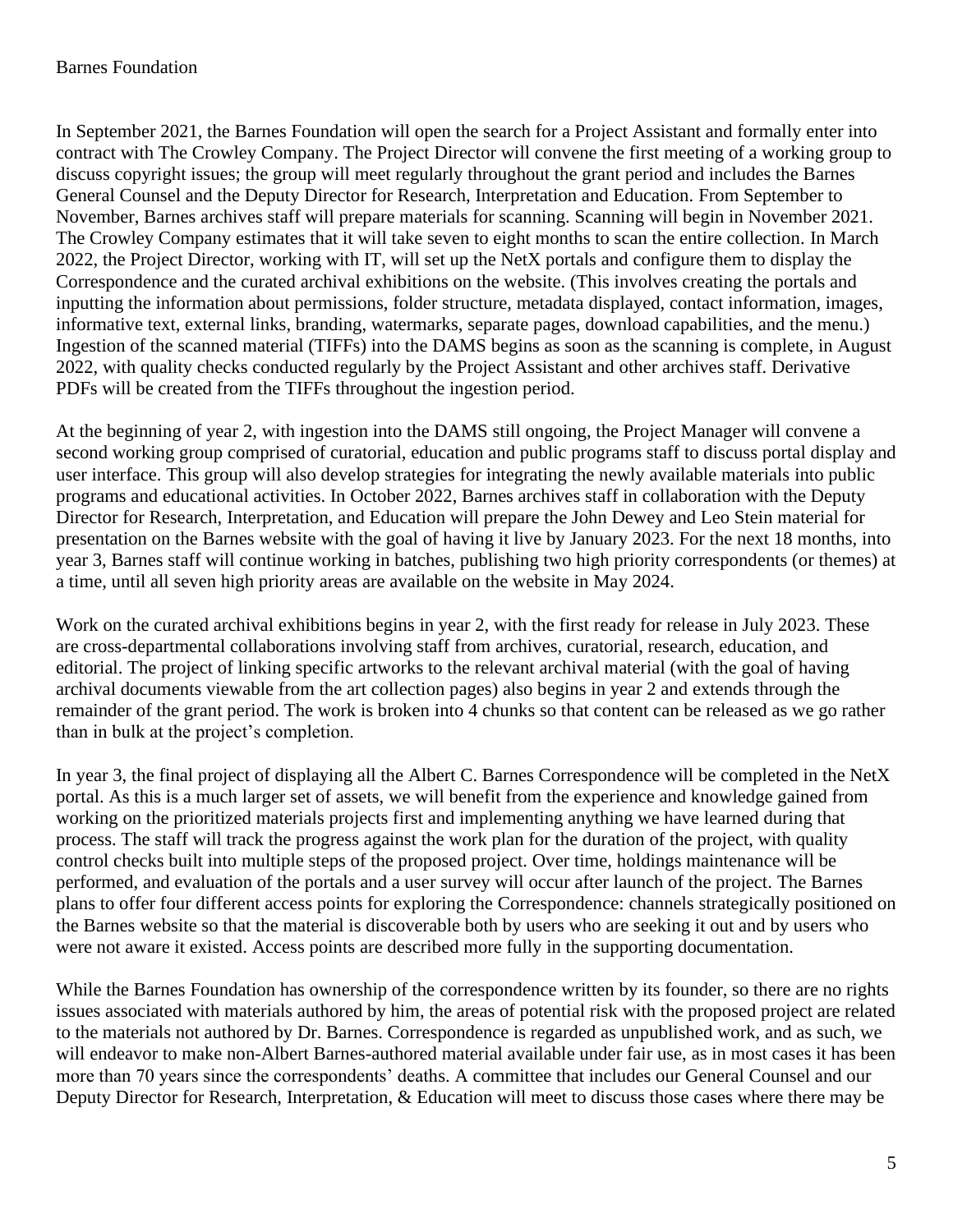image rights conflicts associated with the author and to explore whether there will be any issues publishing such material online. To mitigate the risks associated with copyright issues, the committee will also draft a takedown policy should the Barnes Foundation be contacted by copyright owners of particular materials. Another major task for this group will be developing a statement about politically-incorrect language used in some of the correspondence, as well as a plan for how this material should be contextualized for users.

There are highly experienced technical and content staff overseeing all areas of project, as illustrated in the resumes included with this application. Amanda McKnight will serve as Project Director and will oversee progress on all fronts, ensuring that deadlines are adhered to and goals are reached. Ms. McKnight will oversee the ingestion of the materials into the DAMS, create and configure the portal or access, and oversee the Project Assistant, who be trained in conducting quality control, creating derivatives, linking, and preparation measures for making the materials web-ready. Bertha Adams, Associate Archivist, will prepare the materials for scanning, assist in preparing derivatives for the web, conduct quality control checks after receiving the external hard drives from The Crowley Company, and review materials once they are ingested into the DAMS.

Dr. Martha Lucy, Deputy Director for Research, Interpretation, & Education, will lead the effort to integrate archival material more fully into our educational offerings, including publications about the art collection (both online and in print), adult classes, gallery talks, and in K-12 programs. Dr. Lucy will write didactics for the archival exhibitions in collaboration with the Barnes's archives team, and Kelly Borgeson, our Lead Editor, will review all text. Kathleen Greene, Curator of Public Programs, will collaborate with staff to design programs that bring forth some of the themes in the Correspondence for lively public discussion. Dr. Nancy Ireson, Deputy Director for Collections and Exhibitions & Gund Family Chief Curator, and Dr. Cindy Kang, Associate Curator, plan to integrate original archival material into upcoming exhibitions. Sara Geelan, Deputy Director, General Counsel and Assistant Secretary, will oversee copyright issues. Steven Brady, Chief Technology Officer, will be consulted regarding the DAMS and TMS data source sync and any issues that are encountered when the digital assets are ingested into the DAMS. The Web Developer will be assisting with display of the archival materials alongside the artwork in the collection search. Robin Craren, Collections Research Coordinator, will assist in linking the archival materials to the appropriate works of art.

The work plan illustrated in the schedule of completion positions milestones as overlapping activities to ensure momentum continues and content is quickly disseminated, and includes meetings of the committee to discuss copyright and other potential issues. The total cost of this project for personnel, equipment, other direct and indirect costs are projected at \$904,494 (over 3 years), of which we are respectfully requesting \$200,000 from IMLS. This is realistic and appropriate based on the scale of the project to digitize the Albert C. Barnes Correspondence, to preserve and make more accessible this important historical resource.

## **Project Results**

We anticipate a dramatic increase in the use of the Albert C. Barnes Correspondence once it is available and searchable online. Currently, the primary way of viewing the material is in person by appointment. Although the archives department makes every effort to assist scholars who are unable to travel to Philadelphia, there is a limit to the amount of material staff can provide through piecemeal scanning of documents. Moreover, sending requested documents via email requires the researcher to know exactly what they want – the current system does not allow for the browsing that could occur, and the research topics that might emerge, if the collection were digitally available in its entirety.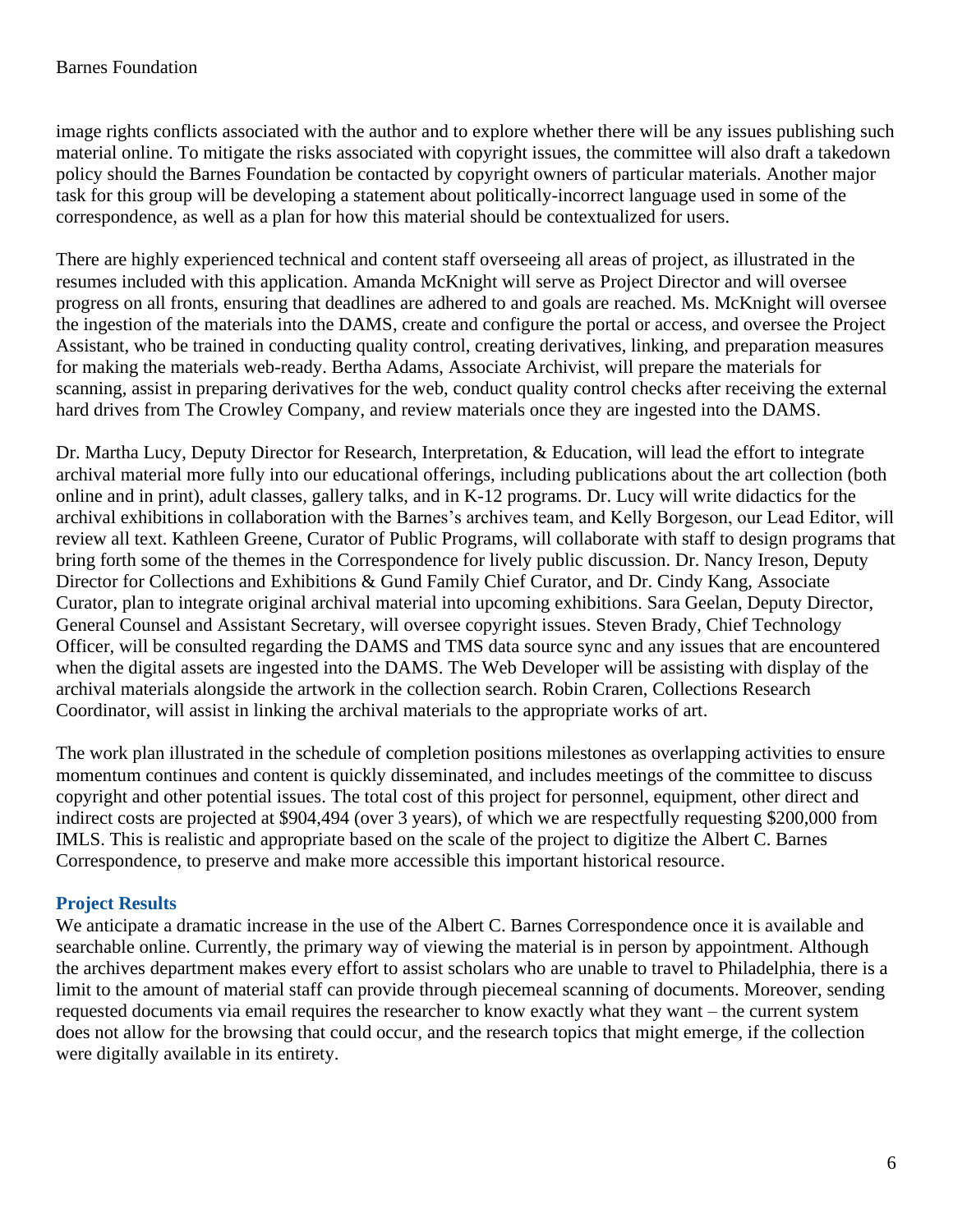Improved access to this material would greatly benefit Barnes staff as well, allowing educators, curators, and program designers to integrate our institution's history more fully into our public offerings and exhibitions, extending the impact of this digitization project beyond the website. While many Barnes staff members consult the archives regularly – especially our team of writers producing interpretive content about the art collection – the archival materials remain largely under-utilized due to the current need to schedule appointments. We have already demonstrated our commitment to bringing attention to this incredible resource: the Barnes has produced several large-scale programs in which the archival holdings figured prominently, such as the 2015 exhibition *The Order of Things*, which featured an art installation by Fred Wilson inspired by Barnes's correspondence.

At the completion of this project, when the Albert C. Barnes Correspondence is fully accessible on the website, the Barnes will launch a full year of programming that further highlights this important archival collection. We will present a lecture series featuring authors whose publications came out of research conducted in the archives, including that of Alison Boyd, Jeremy Braddock and Kazuyo Nakamura. We will also convene panel discussions and lecture activities, addressing topics such as education, democracy, and museums in early  $20<sup>th</sup>$ century America. The Barnes will publicize this digitization project through press outreach, e-blasts to universities, on listservs and social media, through our College and University Advisory Committee, and via features about the archives in the *Barnes Monthly* e-newsletter. An announcement regarding the digitization project will be sent to professional archival and library organizations, and user surveys will be implemented.

The Barnes also anticipates future online archival exhibitions – topics already planned include *Before the Barnes Foundation (1902 – 1922),* presenting some of the oldest material in the collection to tell the story of Barnes's life up to the chartering of the Foundation; *World War II*, exploring Barnes's correspondence between 1939 and 1945; and *Fidèle*, chronicling the amusing story of Barnes's dog Fidèle, who "authored" many of the rejection letters Barnes sent to celebrities wanting access to his collection.

The Barnes Foundation is committed to the sustainability of its newly digitized materials. The digitized assets will be stored in the DAMS. NetX maintains backups of the metadata and assets on their systems, and the Foundation will also maintain a secondary backup of digital assets in an additional AWS S3 repository, located in a separate geographic region with both Versioning and MFA Delete enabled, providing for a highly stable, immediately available, and fault-tolerant backup. Along with having the materials ingested and stored in the DAMS, the Foundation will also retain the external hard drives with the master TIFFs. Software products and research data are not within the scope of this digitization project, but the Barnes has committed to the long-term annual cost of the DAMS as critical to our information infrastructure and as a web property that will not be abdicated. The Foundation is aware of the future maintenance and upgrades that this may require and will continue to perform these tasks as needed. As with nearly all of the Barnes Foundation's digital projects, the source code for the web properties will be posted for the public and maintained on GitHub [\[https://github.com/BarnesFoundation/dams-sync\]](https://github.com/BarnesFoundation/dams-sync).

In closing, the Barnes Foundation is grateful to the Institute for Museum and Library Services and its Museums for America program for considering a grant to support this initiative that is a central ambition in the Barnes's strategic plan. Bringing to light this vast corpus of primary source documents – and ensuring their accessibility and preservation for future generations – will not only paint a fuller picture of early 20<sup>th</sup>-century American culture, but will enable new scholarship and education across disciplines for years to come.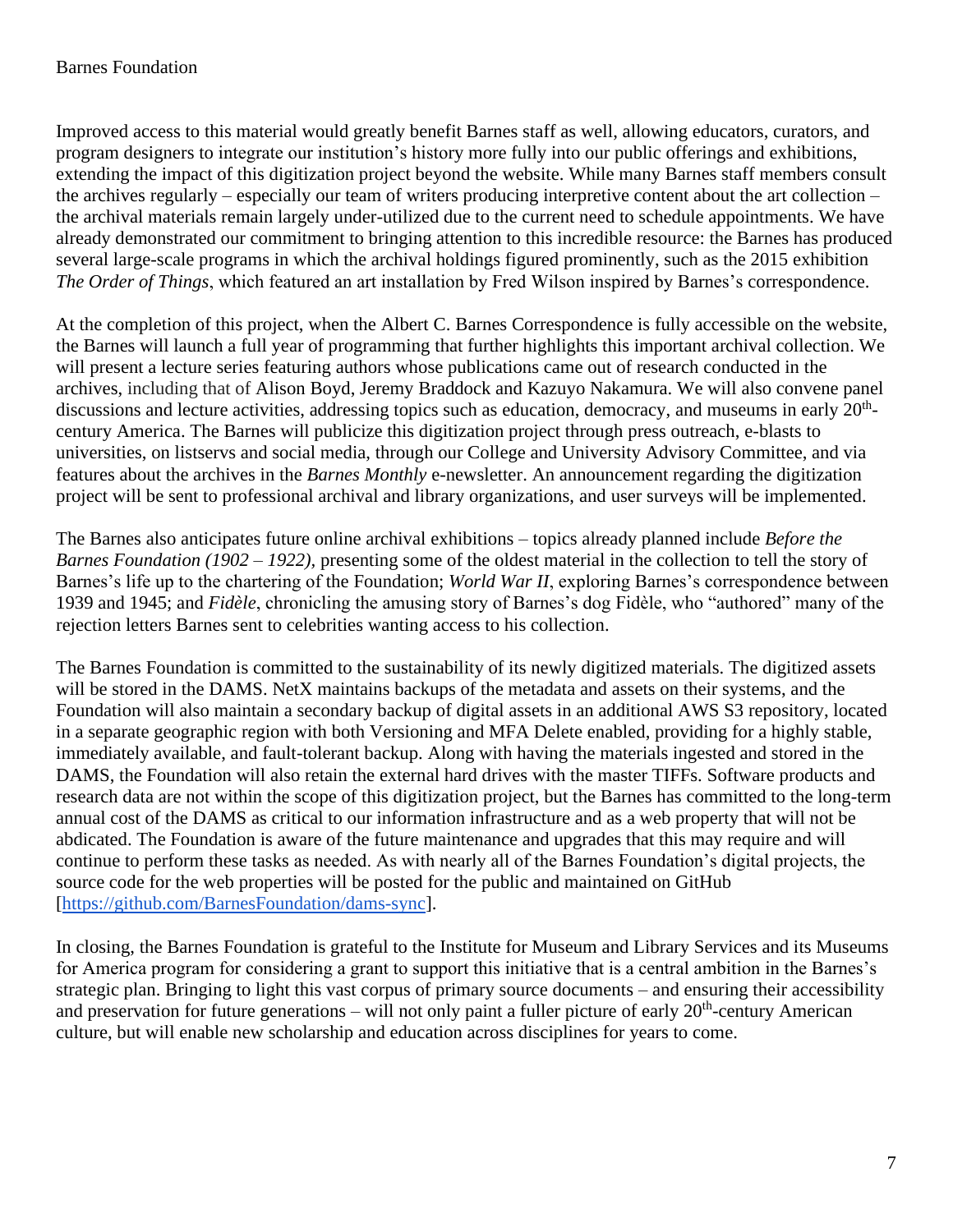#### IMLS DIGITIZATION PROJECT TIMELINE

### Year 1 - September 2021-August 2022

**Milestone completion Years**

The Barnes Foundation

|                                                                                     |                             |             |                                                       |              |         | 2021 |   | 2022 |  |   |                |   |  |  |                |
|-------------------------------------------------------------------------------------|-----------------------------|-------------|-------------------------------------------------------|--------------|---------|------|---|------|--|---|----------------|---|--|--|----------------|
| <b>TASK DESCRIPTION</b>                                                             | <b>PLAN</b><br><b>START</b> | PLAN<br>END | <b>TASK ASSIGNED TO</b>                               | <sub>S</sub> | $\circ$ | N    | D |      |  | M | $\overline{A}$ | M |  |  | $\overline{A}$ |
|                                                                                     |                             |             |                                                       |              |         |      |   |      |  |   |                |   |  |  |                |
| Enter into contract with Crowley, they hire and train operators                     | 9/1/2021                    | 9/1/2021    | Amanda McKnight                                       |              |         |      |   |      |  |   |                |   |  |  |                |
| Hire project assistant                                                              | 9/1/2021                    | 9/30/2021   | Amanda McKnight                                       |              |         |      |   |      |  |   |                |   |  |  |                |
| Prepare materials for scanning                                                      | 9/1/2021                    | 11/30/2021  | Bertha Adams ; Project Assistant; Amanda<br>McKnight  |              |         |      |   |      |  |   |                |   |  |  |                |
| Convene copyright issues committee                                                  | 9/21/2021                   | 9/21/2021   | Amanda McKnight ; Martha Lucy ; Sara<br>Geelan        |              |         |      |   |      |  |   |                |   |  |  |                |
| Scanning                                                                            | 11/16/2021                  | 7/30/2022   | The Crowley Co.                                       |              |         |      |   |      |  |   |                |   |  |  |                |
| Conduct quality control checks of scans                                             | 12/1/2021                   | 7/30/2022   | The Crowley Co. ; Project Assistant ; Bertha<br>Adams |              |         |      |   |      |  |   |                |   |  |  |                |
| Set up NetX portals for display of correspondence                                   | 3/1/2022                    | 6/30/2021   | Amanda McKnight                                       |              |         |      |   |      |  |   |                |   |  |  |                |
| Configure intermediary table to push NetX material to website and display in search | 3/1/2022                    | 6/30/2022   | Steven Brady ; Chris Jativa                           |              |         |      |   |      |  |   |                |   |  |  |                |
| <b>Begin DAMS ingestion</b>                                                         | 8/1/2022                    | 10/31/2022  | Amanda McKnight                                       |              |         |      |   |      |  |   |                |   |  |  |                |
| MILESTONE : Scanning and quality checks complete                                    | 7/31/2022                   | 7/31/2022   |                                                       |              |         |      |   |      |  |   |                |   |  |  |                |
|                                                                                     |                             |             |                                                       |              |         |      |   |      |  |   |                |   |  |  |                |
| Administration                                                                      |                             |             |                                                       |              |         |      |   |      |  |   |                |   |  |  |                |
| <b>Scanning</b>                                                                     |                             |             |                                                       |              |         |      |   |      |  |   |                |   |  |  |                |
| <b>Quality Control</b>                                                              |                             |             |                                                       |              |         |      |   |      |  |   |                |   |  |  |                |
| <b>DAMS</b>                                                                         |                             |             |                                                       |              |         |      |   |      |  |   |                |   |  |  |                |
| Website                                                                             |                             |             |                                                       |              |         |      |   |      |  |   |                |   |  |  |                |
| Cross departmental work for disseminated projects                                   |                             |             |                                                       |              |         |      |   |      |  |   |                |   |  |  |                |
| <b>Milestone description</b>                                                        |                             |             |                                                       |              |         |      |   |      |  |   |                |   |  |  |                |
| <b>Milestone completion</b>                                                         |                             |             |                                                       |              |         |      |   |      |  |   |                |   |  |  |                |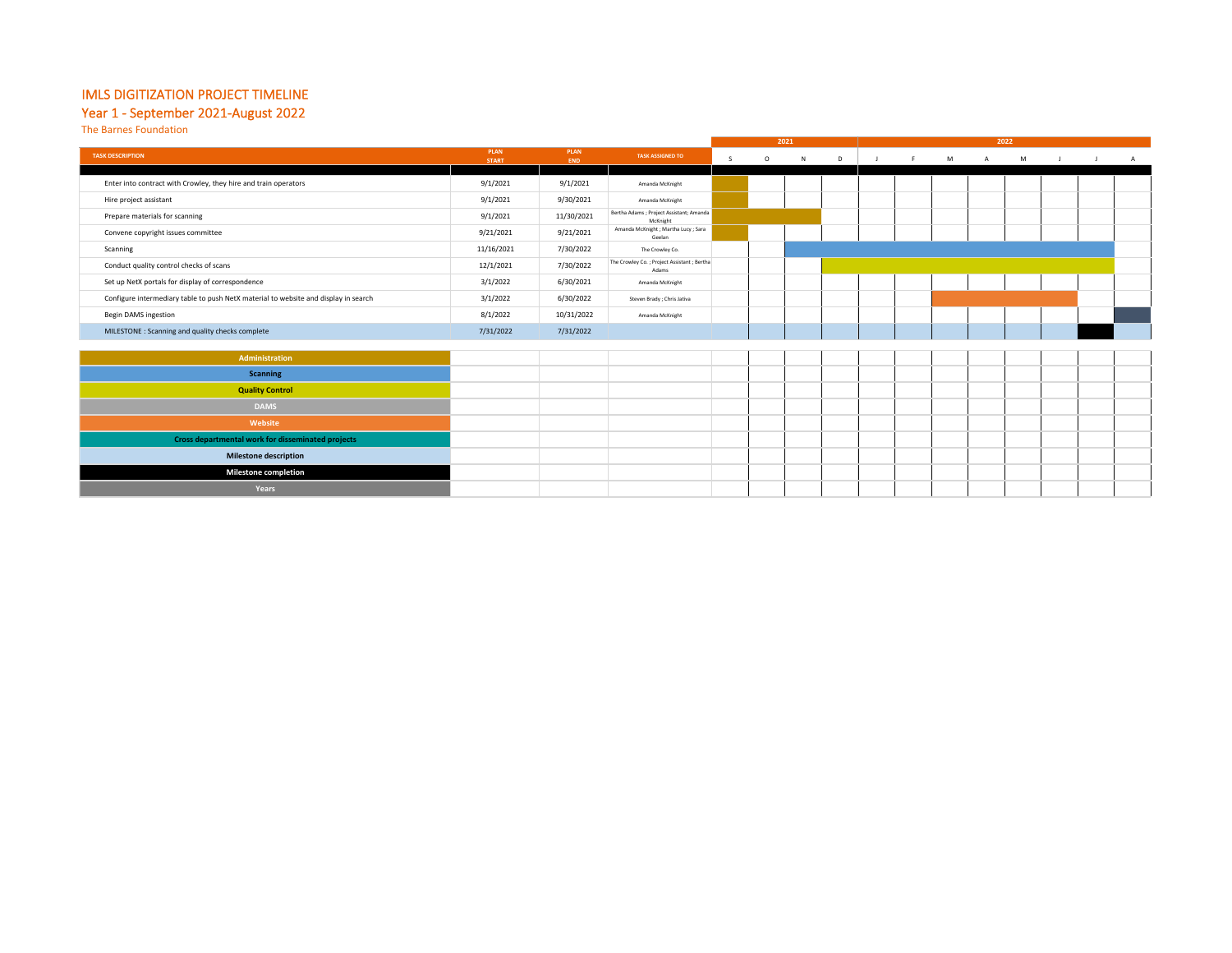## IMLS DIGITIZATION PROJECT TIMELINE

#### Year 2 - September 2022-August 2023

The Barnes Foundation

|                                                                                                       |                             |                    |                                                                                      | 2022 |         |   | 2023 |     |    |   |              |   |  |  |  |
|-------------------------------------------------------------------------------------------------------|-----------------------------|--------------------|--------------------------------------------------------------------------------------|------|---------|---|------|-----|----|---|--------------|---|--|--|--|
| <b>TASK DESCRIPTION</b>                                                                               | <b>PLAN</b><br><b>START</b> | <b>PLAN</b><br>END | <b>TASK ASSIGNED TO</b>                                                              | s.   | $\circ$ |   | D    | -11 | F. | M |              |   |  |  |  |
|                                                                                                       |                             |                    |                                                                                      |      |         | N |      |     |    |   | $\mathsf{A}$ | M |  |  |  |
| Convene curatorial, education, and public programs working group                                      | 9/13/2022                   | 9/13/2022          | Amanda McKnight ; Martha Lucy ; Nancy Ireson ; Cindy Kang ;<br>Kathleen Greene       |      |         |   |      |     |    |   |              |   |  |  |  |
| Continue DAMS ingestion                                                                               | 8/1/2022                    | 10/31/2022         | Amanda McKnight                                                                      |      |         |   |      |     |    |   |              |   |  |  |  |
| Conduct quality control checks of ingested TIFFs                                                      | 9/1/2022                    | 12/31/2022         | Project Assistant ; Bertha Adams                                                     |      |         |   |      |     |    |   |              |   |  |  |  |
| Create derivative pdfs and conduct quality control checks                                             | 9/1/2022                    | 12/31/2022         | Project Assistant ; Bertha Adams                                                     |      |         |   |      |     |    |   |              |   |  |  |  |
| Produce and configure Leo Stein correspondence in portal                                              | 10/1/2022                   | 1/15/2023          | Amanda McKnight; Martha Lucy                                                         |      |         |   |      |     |    |   |              |   |  |  |  |
| Leo Stein correspondence goes live the website                                                        | 1/15/2023                   | 2/28/2023          | Steven Brady ; Chris Jativa ; Amanda McKnight                                        |      |         |   |      |     |    |   |              |   |  |  |  |
| Produce and configure John Dewey correspondence in portal                                             | 10/1/2022                   | 1/15/2023          | Amanda McKnight ; Martha Lucy                                                        |      |         |   |      |     |    |   |              |   |  |  |  |
| John Dewey correspondence goes live on the website                                                    | 1/15/2023                   | 2/28/2023          | Steven Brady ; Chris Jativa ; Amanda McKnight                                        |      |         |   |      |     |    |   |              |   |  |  |  |
| Produce and configure Henri Matisse correspondence in portal                                          | 4/1/2023                    | 7/15/2023          | Amanda McKnight; Martha Lucy                                                         |      |         |   |      |     |    |   |              |   |  |  |  |
| Henri Matisse correspondence goes live on the website                                                 | 7/15/2023                   | 8/31/2023          | Steven Brady ; Chris Jativa ; Amanda McKnight                                        |      |         |   |      |     |    |   |              |   |  |  |  |
| Produce and configure Georgia O'Keeffe correspondence in portal                                       | 3/1/2023                    | 7/15/2023          | Amanda McKnight ; Project Assistant ; Martha Lucy                                    |      |         |   |      |     |    |   |              |   |  |  |  |
| Georgia O'Keeffe correspondence goes live on the website                                              | 7/15/2023                   | 8/31/2023          | Steven Brady ; Chris Jativa ; Amanda McKnight                                        |      |         |   |      |     |    |   |              |   |  |  |  |
| Produce and configure the archival exhibition, Before the Barnes Foundation (1902-1922)               | 2/7/2023                    | 6/30/2023          | Project Assistant ; Bertha Adams ; Kelly Borgeson ; Amanda<br>McKnight ; Martha Lucy |      |         |   |      |     |    |   |              |   |  |  |  |
| Related archival materials in art collection search : Identify correspondence related to artwork in 1 | 3/1/2023                    | 7/31/2023          | Robin Craren                                                                         |      |         |   |      |     |    |   |              |   |  |  |  |
| MILESTONE : DAMS ingestion and quality checks complete                                                | 12/30/2022                  | 12/31/2022         |                                                                                      |      |         |   |      |     |    |   |              |   |  |  |  |
| MILESTONE : Before the Barnes Foundation (1902-1922) goes live on the website                         | 7/24/2023                   | 7/24/2023          |                                                                                      |      |         |   |      |     |    |   |              |   |  |  |  |
|                                                                                                       |                             |                    |                                                                                      |      |         |   |      |     |    |   |              |   |  |  |  |
| <b>Administration</b>                                                                                 |                             |                    |                                                                                      |      |         |   |      |     |    |   |              |   |  |  |  |
| <b>Scanning</b>                                                                                       |                             |                    |                                                                                      |      |         |   |      |     |    |   |              |   |  |  |  |
| <b>Quality Control</b>                                                                                |                             |                    |                                                                                      |      |         |   |      |     |    |   |              |   |  |  |  |
| <b>DAMS</b>                                                                                           |                             |                    |                                                                                      |      |         |   |      |     |    |   |              |   |  |  |  |
| Website                                                                                               |                             |                    |                                                                                      |      |         |   |      |     |    |   |              |   |  |  |  |
| Cross departmental work for disseminated projects                                                     |                             |                    |                                                                                      |      |         |   |      |     |    |   |              |   |  |  |  |
| <b>Milestone description</b>                                                                          |                             |                    |                                                                                      |      |         |   |      |     |    |   |              |   |  |  |  |
| <b>Milestone completion</b>                                                                           |                             |                    |                                                                                      |      |         |   |      |     |    |   |              |   |  |  |  |
| <b>Years</b>                                                                                          |                             |                    |                                                                                      |      |         |   |      |     |    |   |              |   |  |  |  |